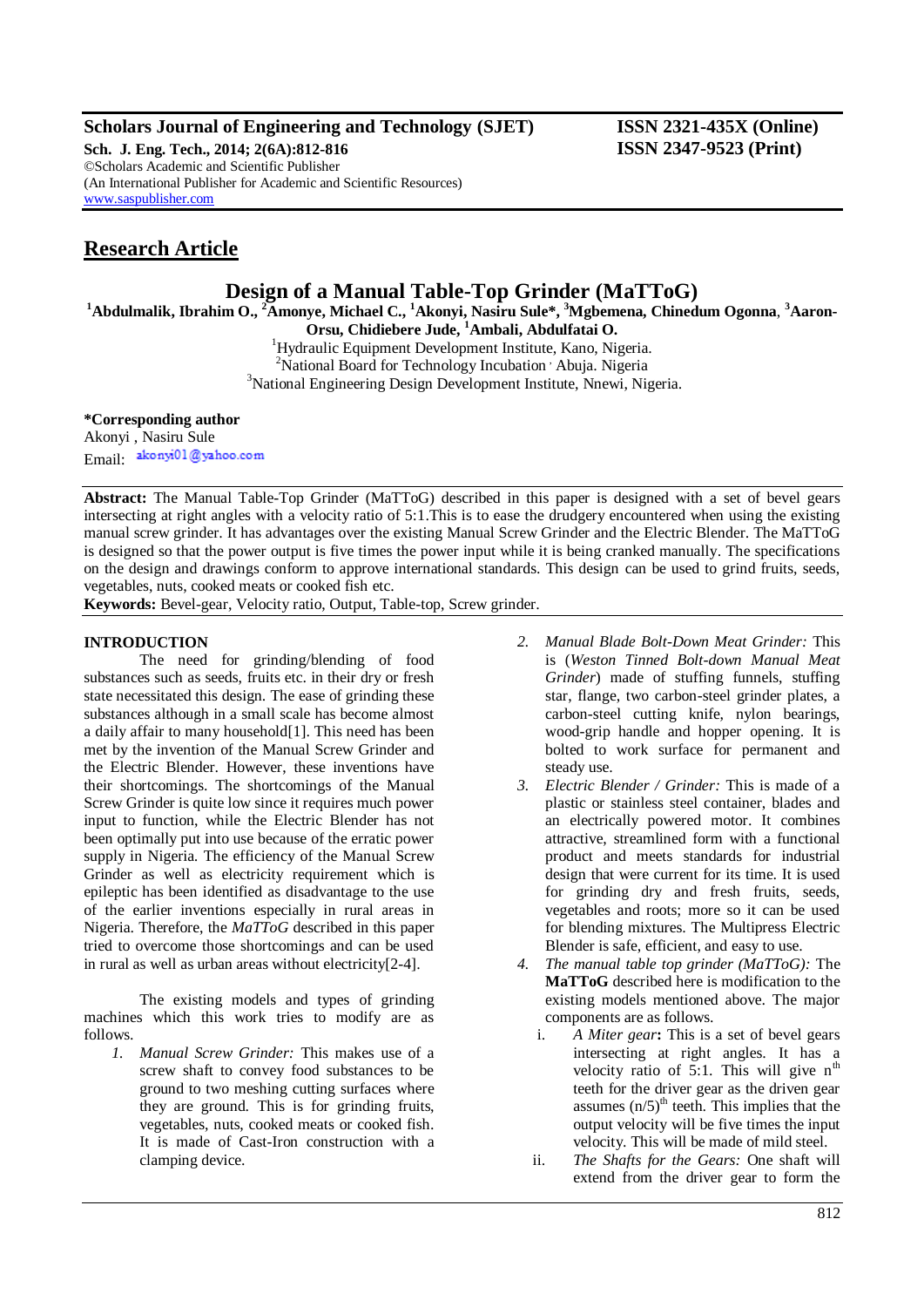handle for the operator. This handle will be gripped by plastic. The other shaft will extend into a hopper where the cutting blades will be attached. The shafts which will be made of *food grade stainless steel* will respectively pass through a bearing to aid the rotation. The entire compartment will be properly sealed to prevent leakage.

- iii. *The Base:* This will be casted with Cast Iron. It will have comparatively much weight so that there will be no need for clamping. The base will also serve as the gear room.
- iv. *Transparent Hopper:* This will be made of a calibrated transparent plastic container. It will be detachable so that the food substance that has been ground can be turned out. However, for mass production, a permanent mold will be made for it.
- v. *Cutting Blade:* This will be made of *food grade* stainless steel. It has to conform to WHO and NAFDAC regulations on food standards.

#### **DESIGN PARTS**

The design parts for the device include, The bevel gears, The Hopper for mass production, The Base, The Shafts and Handle, The Cutting Blade and the design for casting of the base.

### *A. Design considerations*

*Human factor consideration***:** 

Human factor considered in this design include (a) **Psychological factor** and (b) **Biomechanics.**

(a). The *Psychological factor* involves the control of the consciousness attached to the precision nature of the design. This psychological factor or control involves the sequential movement of several relatively separate, independent movements in sequence.

(b). The *Biomechanics* of human, deals with the various aspects of physical movement of the hand and body member. This will not be treated here in detail. The abilities for people to perform various types of rotary motions depend essentially on the nervous system, and the metabolic process.

#### *Design speeds***:**

The speed of this device especially the input speed is considered for human factor. A convenient average revolutions and personal operation of the existing type at various places visited before the design was conceptualized was used for this work.

Human physiological controls involve the type of movement. The types of movement that will be encountered in the present design are as follows:

*Continuous movements:* **-** Involves movement of the arms continuously during cranking of the input handle.

*Manipulative movement:* **-** Involves holding the hopper (or work holding) properly in position to avoid displacement of the base. It is a control mechanism.

*Repetitive movement:* **-** This is the repetition of the same movement as will be with the control of the input cranking handle. It involves the pronate type of hand posture.

*Sequential movement:* **-** Involves movement encountered while holding the input clamp handle and at the same time (simultaneously), the hopper (or work holding).

Energy lost in all of the above movements is related to the amount of work done.

As part of the design considerations, the cranking handle has the following design specifications:

For an Assumed load of 200N:

 $L = 95$ mm preferred,  $L = Arm$  movement

 $D = 25$ mm,  $D =$  diameter of grip

 $R = 190$ mm or 200mm for RPM lower than 100, R = turning radius





**Fig. 1: Design recommendation for crank handle.**

*Power requirement* In the diagram above, a force P acts on the axis of the shaft at point C, a distance R. The turning moment transmitted by the shaft is  $T = Pr$  (i)

From the assumptions of Sanders & McCormick, that a grown up man of average power 0.05kW can conveniently apply a hand force of 210N at a speed of 40rpm at a distance of 0.20m from the axes of the shaft and tangential to the shaft.

i.e.  $T = 210 \times 0.20 = 42Nm$ .

The Power required to turn the handle based on the maximum applicable load is given as

$$
P = \frac{2 \pi N T}{60},
$$
 (ii)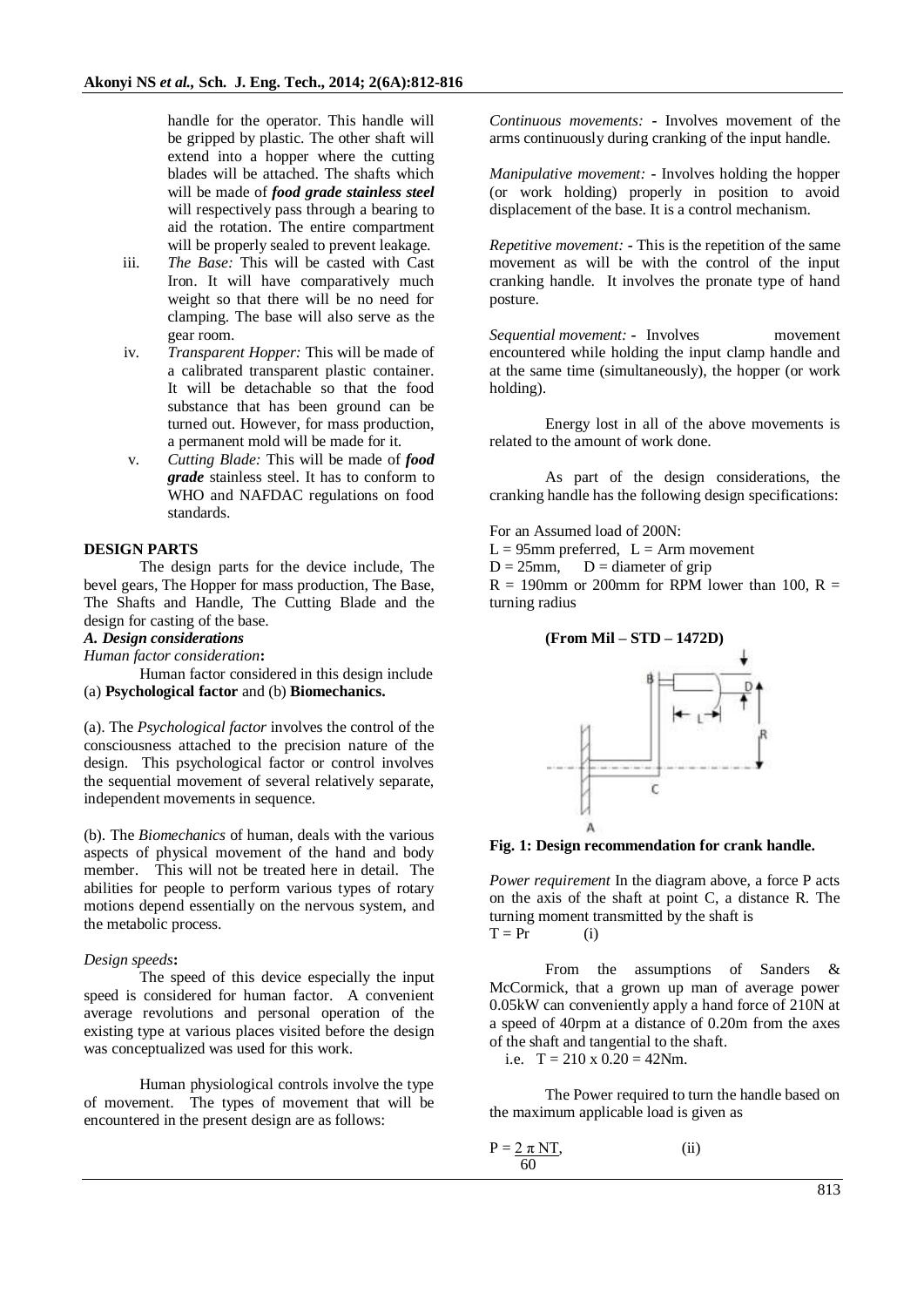Where N=speed of rotation, T=Torque on the shaft, Nm and P=Power required, kW

**Operation and maintainability: -** The device is easy to operate and maintain.

Therefore,  $P = 2 x \pi x 40 x 42/60 = 176W = 0.176kW$ 

**GEAR DESIGN ANALYSIS.**



**Fig- 2: Bevel gearing**

| Assumptions for the design analysis.                                                                                                                                                |     | Parts of the gear system                                                                            |      |
|-------------------------------------------------------------------------------------------------------------------------------------------------------------------------------------|-----|-----------------------------------------------------------------------------------------------------|------|
| Pressure angle, $\theta = 20^{\circ}$<br>Velocity ratio needed $= 5:1$                                                                                                              |     | <b>Addendum</b> , $a = 1M$                                                                          | (5)  |
| Number of teeth, T,                                                                                                                                                                 |     |                                                                                                     |      |
| $T_g = 100$ , $T_P = 20$                                                                                                                                                            |     | <b>Dedendum</b> , $d = 1.2M$                                                                        | (6)  |
| Where                                                                                                                                                                               |     | $Clearance = 0.2M$                                                                                  | (7)  |
| $T_g$ is number of teeth of gear and<br>$T_p$ is number of teeth of pinion.<br>Assuming an input power, P of 150W and<br>output power of 750W.<br>Angular velocity, $N_g$ of 70 rpm |     | <b>Working depth</b> $= 2M$                                                                         | (8)  |
|                                                                                                                                                                                     |     | Tooth thickness $= 1.5708M$                                                                         | (9)  |
| Assuming an overhang of 100mm (gear)                                                                                                                                                |     | <b>Torque,</b> $T = \frac{60P}{2\pi Na}$                                                            | (10) |
| Angular Velocity, $N_p = 350$ rpm<br>Assuming an overhang of 50mm (pinion)                                                                                                          |     | Length of the pinion cone, $L = 31.62M$                                                             | (11) |
| Relevant equations for the design                                                                                                                                                   |     | <b>Mean radius of the gear, R</b> <sub>m</sub> = $(L-\frac{b}{2})\frac{D_h}{2I}$                    | (12) |
| <b>Velocity Ratio,</b><br>$\text{VR} = \frac{\text{velocity of pinion}}{\text{velocity of gear}} = \frac{N_g}{N_P} = \frac{D_g}{D_P}$                                               | (1) | <b>Tangential force on</b> R <sub>m</sub> , $W_T = \frac{T}{R_{av}}$                                | (13) |
|                                                                                                                                                                                     |     | Axial force on the shaft,                                                                           |      |
| Where                                                                                                                                                                               |     | $W_{RH} = W_T \tan\theta \sin\theta_G$                                                              | (14) |
| $D_g$ is diameter of gear and<br>$D_p$ is diameter of pinion.                                                                                                                       |     | Radial force on the shaft,                                                                          |      |
|                                                                                                                                                                                     |     | $W_{\text{RV}} = W_{\text{T}}$ tan $\theta$ Cos $\theta_{\text{G}}$                                 | (15) |
| Pitch Angle $\theta$                                                                                                                                                                |     |                                                                                                     |      |
| $\theta_{\rm G} = \tan^{-1}(\frac{Tg}{T_P})$                                                                                                                                        | (2) | <b>Bending moment due to</b> $W_{RH}$ and $W_{RV}M_1$<br>$M_1 = W_{RV} X$ overhang – $W_{RH} X R_M$ | (16) |
| $\theta_p = \tan^{-1} \left( \frac{r_p}{r_a} \right)$                                                                                                                               | (3) |                                                                                                     |      |
|                                                                                                                                                                                     |     | Note: negative shows that the gear is rotating in                                                   |      |
| <b>Module,</b> $M = \frac{Dg}{Ta}$                                                                                                                                                  | (4) | opposite direction to the pinion.                                                                   |      |
|                                                                                                                                                                                     |     | $W_{RHP} = W_{RVG}$ and $W_{RVP} = W_{RHG}$                                                         | (17) |
|                                                                                                                                                                                     |     |                                                                                                     | 814  |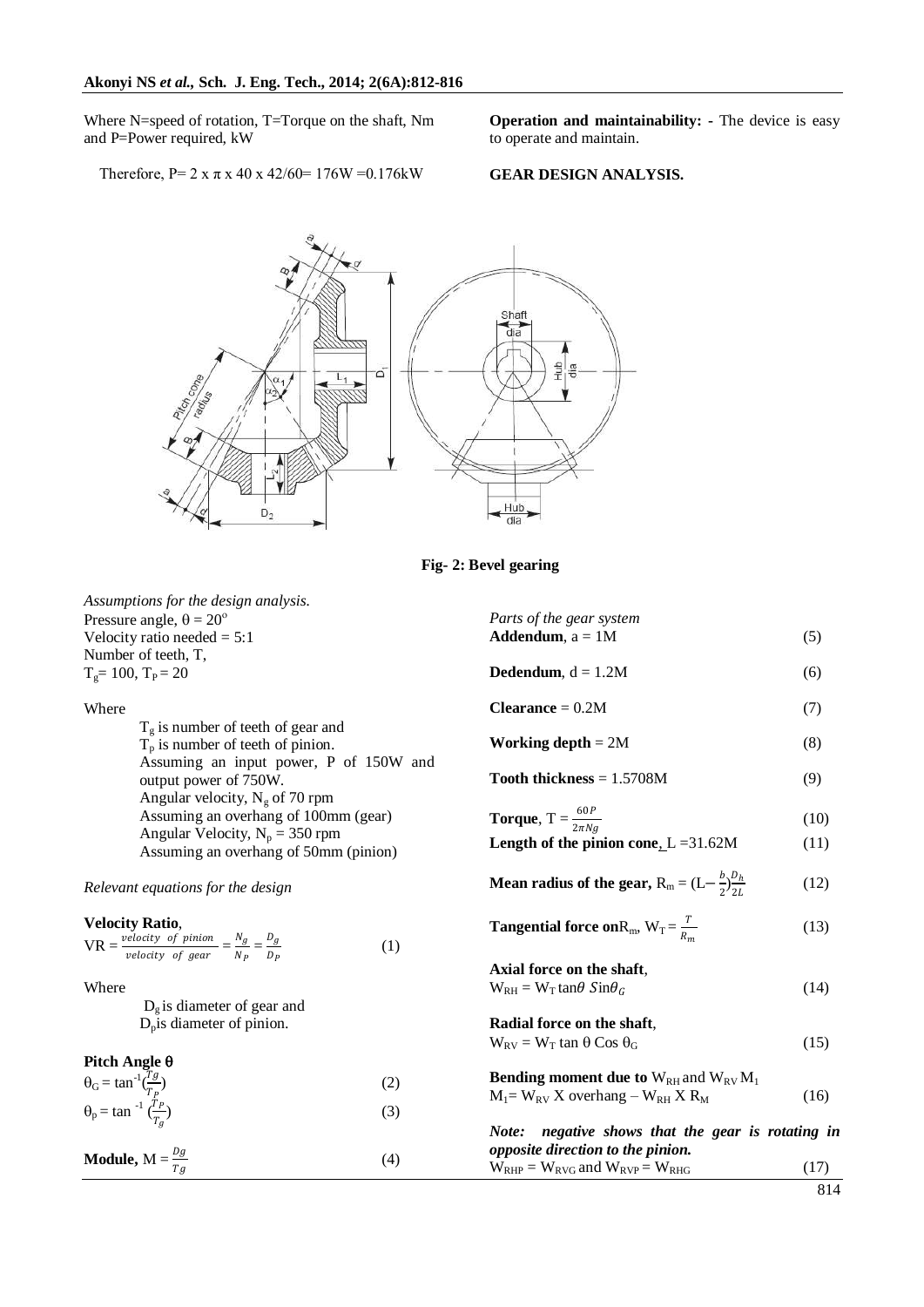| Bending moment due to $W_T$ , |      |
|-------------------------------|------|
| $M_2 = W_T X$ overhang        | (18) |

**Resultant bending moment**,  $M = \sqrt{M_1^2 + M_2^2}$ (19)

**Equivalent twisting moment**   $T_e = \sqrt{M^2 + T^2}$ (20)

|                                                 | Determination of diameter of the shafts, |      |
|-------------------------------------------------|------------------------------------------|------|
| For gear, $D_G = \sqrt[3]{\frac{16T_e}{\pi E}}$ |                                          | (21) |

(Where  $E = 45N/mm^2$  is the elasticity modulus for mild steel).

*Shaft design for pinion* **Power Output** = 750N

**Torque**,  $T = \frac{60P}{2\pi N_P}$ (22) **Length of the pitch cone**, L

#### **Mean radius of the pinion**,  $R_m = (L - \frac{b}{2})$  $rac{b}{2}$ )  $rac{Dp}{2L}$ (23)

**Tangential Force on**  $R_M$ ,  $W_T = \frac{T}{R}$  $R_m$ (24)

**Axial Force on the Shaft**  $W_{RHP} = -W_{RHG}$  (25)

**Radial Force on the Shaft**,

# $W_{RVP} = -W_{RHG}$  (26)

## **Bending Moment Due to** W<sub>RH</sub> and W<sub>RV</sub>, M<sub>1</sub>

 $M_1 = W_{RV} X$  overhang –  $W_{RH} X R_M$  (27) **Bending Moment due to**  $W_T$ ,  $M_2 = W_T X$  overhang (28)

## **Resultant Bending Moment**,  $M = \sqrt{M_1^2 + M_2^2}$

**Equivalent Twisting Moment**,  $Te = \sqrt{T^2 + M^2}$ (30)

**Diameter of the Shaff,** 
$$
D_p = \sqrt[3]{\frac{16Te}{\pi E}}
$$
 (31)

(29)

| Table -1: Analysis of design calculations. |                       |  |
|--------------------------------------------|-----------------------|--|
| <b>COMPONENT</b>                           | <b>VALUES</b>         |  |
| Pitch Angle $\theta$                       | $11.31^{\circ}$       |  |
| Module, M                                  | 1.5 <sub>mm</sub>     |  |
| Addendum, a                                | 1.5000mm              |  |
| Dedendum, d                                | 1.8000mm              |  |
| Clearance                                  | 0.3000mm              |  |
| Working depth                              | 3.000mm               |  |
| Tooth thickness                            | 2.3562mm              |  |
| Determination<br>οf                        |                       |  |
| diameter of shaft (Gear)                   |                       |  |
| Torque                                     | 16363.63Nm            |  |
| Length of the pinion                       | $\overline{47.43}$ mm |  |
| cone                                       |                       |  |
| Mean radius of the gear                    | $\overline{6}$ 5.62mm |  |
| Tangential force on $R_m$                  | 249.3696N             |  |
| Axial force on the shaft                   | 89.00N                |  |
| Radial force on the shaft                  | 17.80N                |  |
| Bending moment due to                      | $-4060.18Nmm*$        |  |
| $W_{RH}$ and $W_{RV}$                      |                       |  |
| Bending moment due to<br>$W_T$             | 24936.96Nmm           |  |
| Resultant<br>bending                       | 25265.33Nmm           |  |
| moment                                     |                       |  |
| twisting<br>Equivalent                     | 26054.42Nmm           |  |
| moment<br>Diameter of the<br>shaft         | 14.34mm say 15mm      |  |
| (gear)                                     |                       |  |
| Determination<br>οf                        |                       |  |
| diameter of the<br>shaft                   |                       |  |
| (pinion)                                   |                       |  |
| Torque                                     | 16363.6Nmm            |  |
| Length of the pitch cone                   | 47.43mm               |  |
| Mean<br>radius of the                      | 13.12479mm            |  |
| pinion                                     |                       |  |
| Tangential Force on $R_m$                  | 1246.77N              |  |
| Axial Force on the Shaft                   | $-17.80N*$            |  |
| $W_{RH}$                                   |                       |  |
| Radial<br>Force on<br>the                  | $-89.00N*$            |  |
| Shaft                                      |                       |  |
| Bending Moment Due to                      | 4450Nmm               |  |
| $W_{RH}$ and $W_{RV}$                      |                       |  |
| Bending Moment due to                      | 62,338.5Nmm           |  |
| $W_T$                                      |                       |  |
| Resultant<br>Bending                       | 62497.13Nmm           |  |
| Moment                                     |                       |  |
| Equivalent<br>Twisting                     | 64603.86Nmm           |  |
| Moment                                     |                       |  |
| Diameter<br>of the<br>Shaft                | 19.4mm, Say 20mm      |  |
| (pinion)                                   |                       |  |

#### **Table -1: Analysis of design calculations.**

*\* negative shows that the gear is rotating in opposite direction to the pinion.*